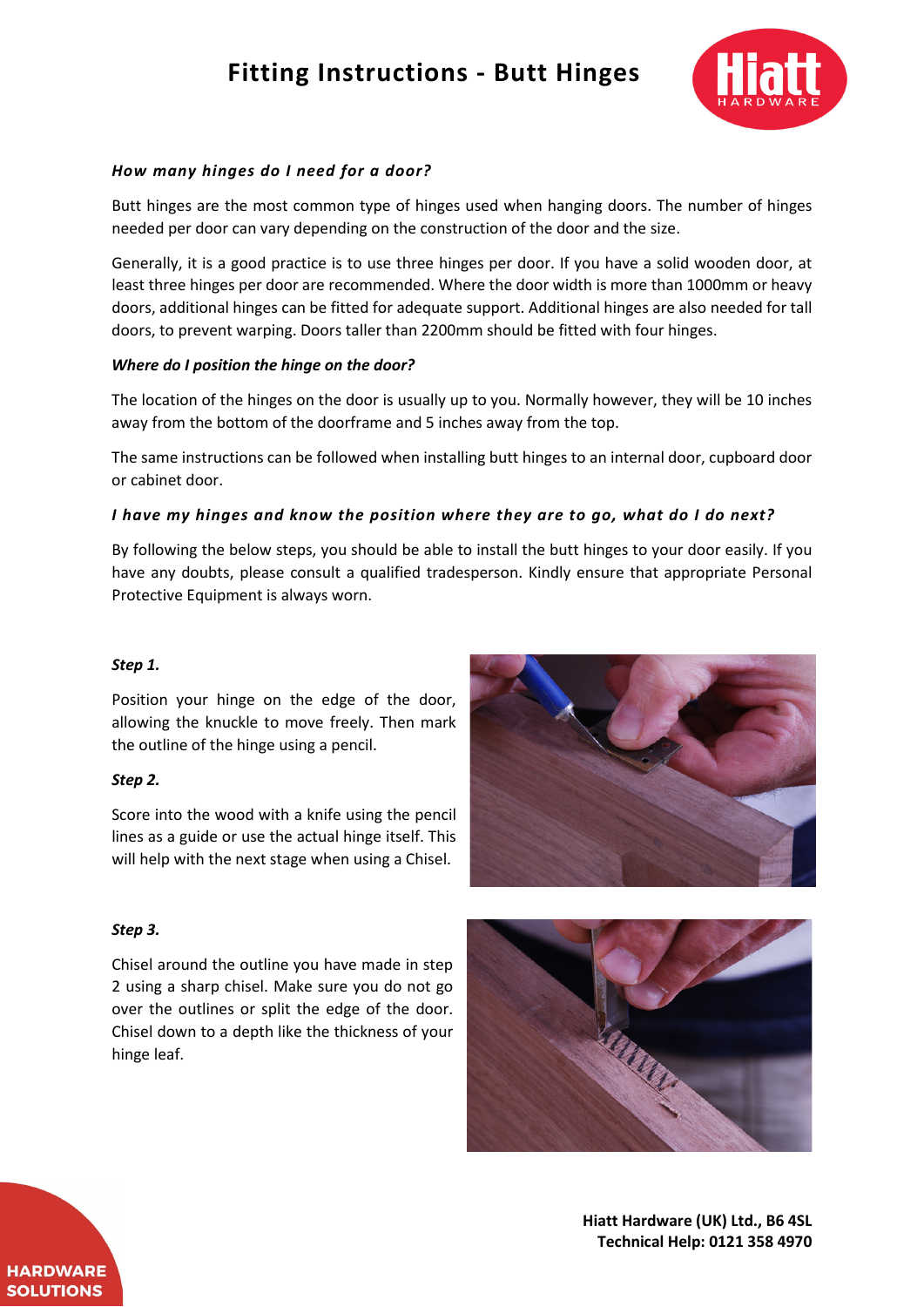# **Fitting Instructions - Butt Hinges**



#### *Step 4.*

Chisel out space within the guides. You will need to chisel out enough to allow the leaf of the hinge to sit flush with the door surface. Please do not chisel deeper than the thickness of the hinge leaf. If you have cut too deep you will want to shim the hinge outward by trimming a paper card and fitting it under the hinge.



## *Step 5.*

Clear away any splinters and position the hinge flush in the chiselled space and hold it firm in place. Drill pilot holes for the screws. Drilling pilot holes for screws helps to prevent the wood from splitting.



# *Step 6.*

Loosely fit the screws into the pilot holes and gradually tighten until the hinge is secured firmly in place. Screws are not included with the Hinges supplied for use depending on application type as appropriate.



This next stage involves fitting the door to the frame and will require spacers. Spacers are required to raise the door, so when the door is opened and closed it does not scrape the floor.

Bring the door to the frame and place the spacers in the gap over and under the door. This will give you the correct gap around the door for it to move freely. Ensure the hinge leaves are open to mark the correct position of the hinge on the frame.



**Hiatt Hardware (UK) Ltd., B6 4SL Technical Help: 0121 358 4970**